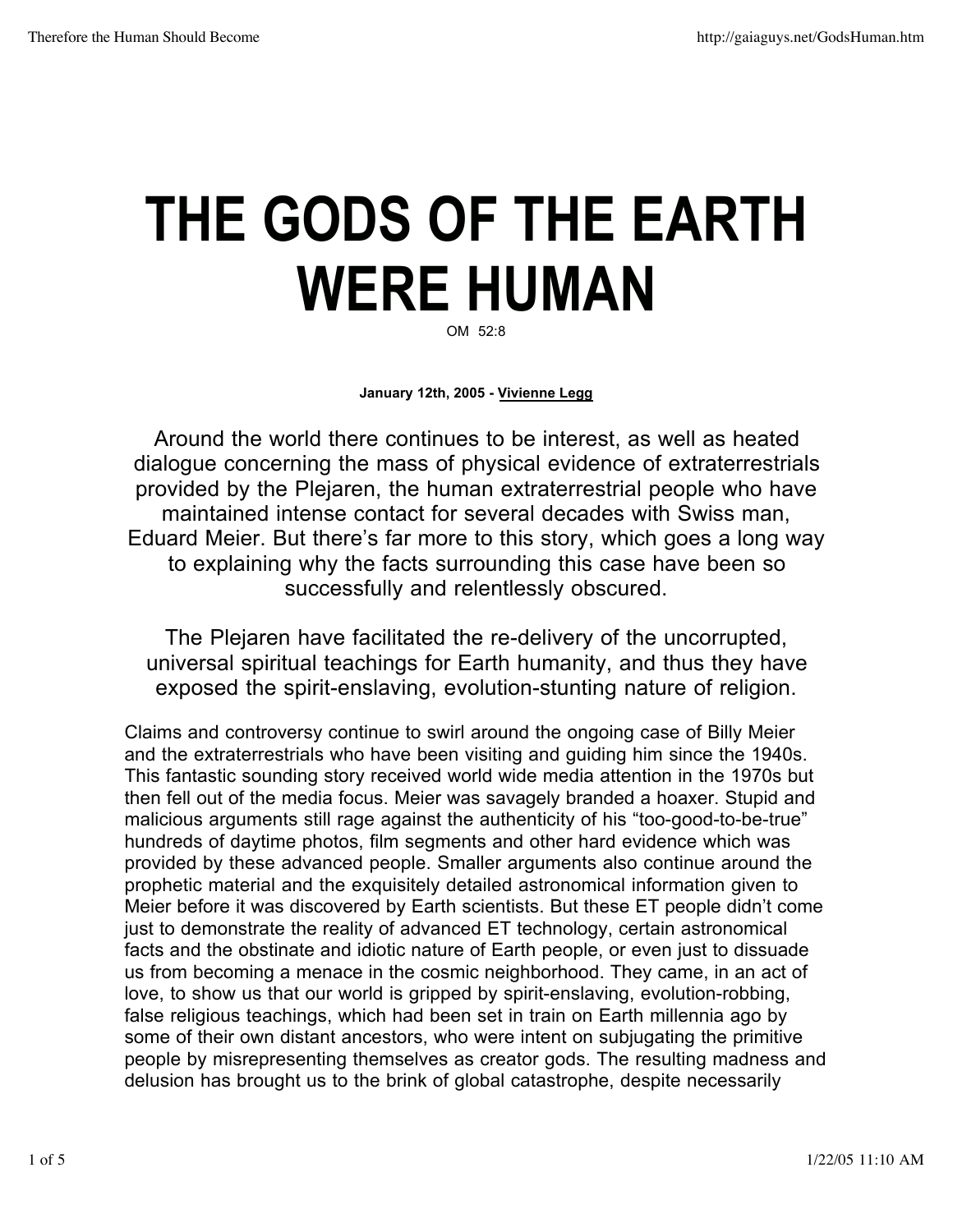strident warnings given over the millennia.

This matter – the exposure of the deception of Earth religions - is largely what has kept the Meier case obscured, including, even *especially*, within the ufology community, which is among the first to pour on ill-informed or ill-motivated scorn and bile. It is the main reason Billy Meier is the subject of such constant and vicious attacks, which have even included many attempts on his life. And this is the reason that the true nature of the teachings, promoted by the Plejaren, Meier and the highly advanced spirit forms, is still so poorly understood. This is why it is avoided, or distorted and ridiculed, by people working at all levels at keeping this message from taking hold. The message of the Plejaren and Meier threatens the highest political and religious powers on this planet; manifestly insane powers who, exploiting our weakened understanding of our true spiritual capabilities, and also exploiting our weakened level of critical thinking, are apparently intent on leading us to our doom, and the planet with it.

The prophet Jmmanuel, as quoted in the *Talmud Jmmanuel* said the following, in Jmmanuel's Farewell, verse 17:

 "Humans should develop within themselves the power to judge over good and evil and to correctly perceive all things, so that they may be wise and fair and follow the laws."

Ironically, (or rather, predictably) one of the common lies promoted about Billy Meier and the FIGU\* group is that it is a cult, or the start of a new religion. This is complete nonsense (though brilliantly distracting) which is readily taken in by countless people who don't make their own enquiries. As you will see, Meier, while teaching tolerance of people's beliefs, unambiguously opposes the idea of bowing down to any other being, or seeking outwardly for salvation. He teaches self-responsibility. Each person is responsible for his own spiritual evolution and for his own life, although, of course, he may have teachers and helpers. And importantly, along with teaching love and peace, Eduard Meier teaches that we should seek to evolve through *knowledge, wisdom* and *logic*.

\*Free Community of Interests for Fringe and Spiritual Sciences and Ufological Studies

In *Dekalog* (resp. Dodekalog), the book in which Eduard Meier has written down the original, un-falsified 12 Commandments, with explanations, it says the following.

p.15, 75. Die neue Zeit fordert nur noch allein Verstand und Vernunft von dir, und die Wahrheit zu finden und sie zu erkennen.

The new time demands alone only understanding and rationality from you, to find the truth and to recognize it.

It might be surprising when the new reader sees in Billy Meier's writing familiar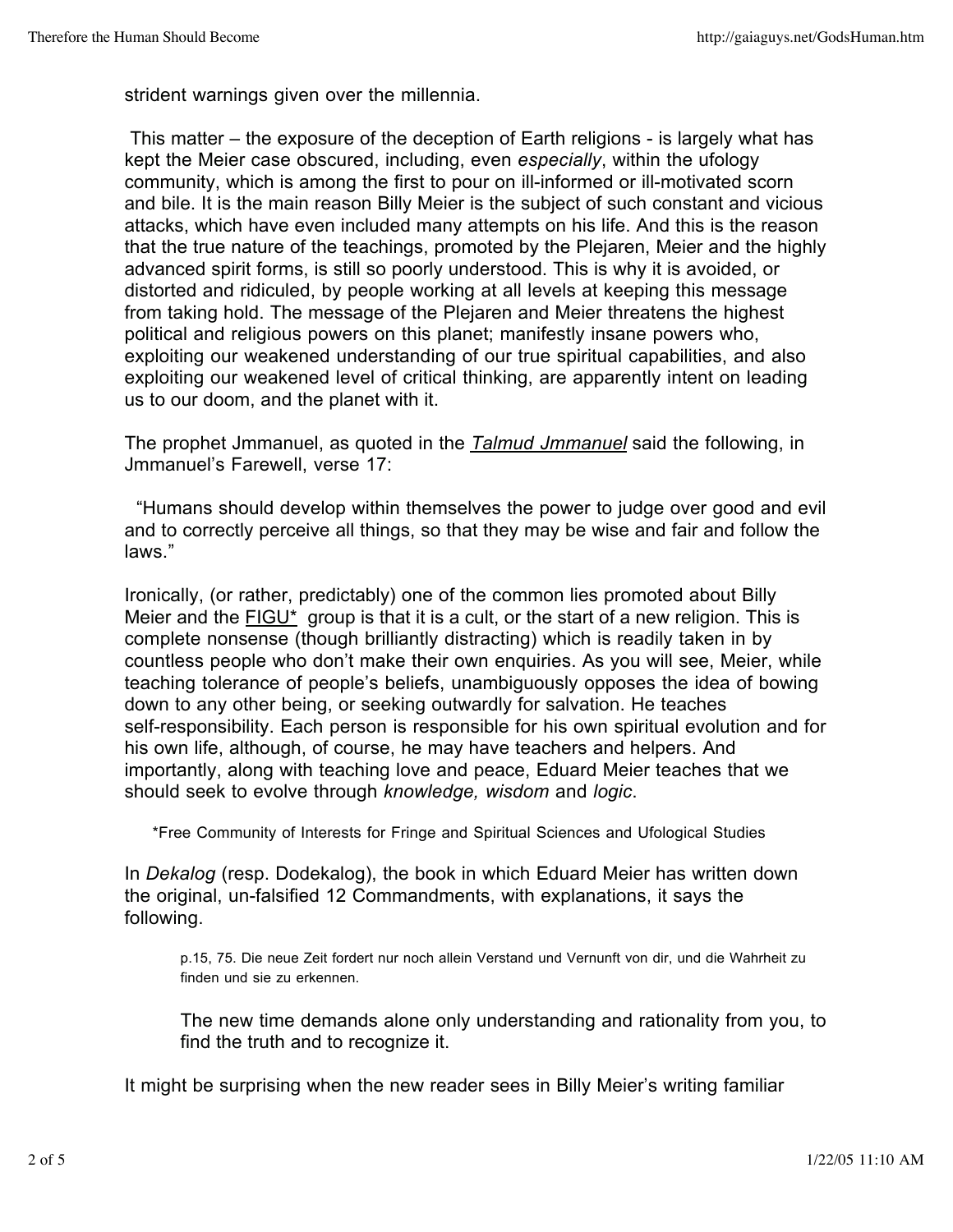sounding phrases and presentations, reminiscent of religious doctrines, and to hear that these teachings are not in the slightest bit based on belief, and are actually very different in meaning to the familiar distortions of which we have often become enamored. It is hard to think this way at first since, or course, it is the *original* material which would now be strange to us. But we are NOT meant to accept this information unthinkingly, through belief. Meier's teaching says that wise people hear, see, listen, think and feel but don't speak about something, or take it on as their own, without first considering, and getting to the bottom of, everything. In the introduction to *Dekalog* he writes:

Alles immer prüfe sehr genau, Und dan nur dem Guten trau.

Always test everything very exactly, and then only trust that which is good.

It is confronting and confusing to discover that these spiritual teachings of love are sometimes delivered in very harsh language. But diplomacy is dishonesty and results in misunderstandings, and we are seen to be sorely in need of the plain truth. What better to make us really, honestly think, than to have our cherished, erroneous opinions stridently challenged?

OM, Meier's most important work, includes the following verse.

OM 23:14. Suchet daher nicht euer Wohl bei denen, die da sind falsche Propheten und Sektenführer und dergleichen und die euch gestohlenen Honig um das Maul schmieren, sondern suchet euer Wohl bei den wahrheitlichen Führern und beim wahrlichen Propheten, die da euch mit harten Worten treffend die Wahrheit sagen, und die da von euch Mühe fordern und harte Befolgung der Gesetze und Gebote der Schöpfung.

Do not seek your well being from those that are false prophets and sect leaders and the like, and who smear stolen honey around your muzzles. Rather, seek your well being from the truthful leaders and by the truthful prophets who say to you the truth with hard, pointed words, and who demand effort from you, and hard adherence to the laws and directives of **Creation** 

My primary aim here is to make this information known to those who want to know, regardless of to what extent we agree with it. Here we have manifestly advanced people of some kind, with extraordinary resources and capabilities, delivering all kinds of intelligent and wise information, and strange insights to Earth humanity (and pointed criticism). Regardless of how I personally view it, we, supporters and opponents alike, have an urgent need and obligation to our fellow Earthlings to find out what it's all about. Naturally my writing will convey how I stand. So I should clarify that, for me, along with the mass of evidence of the reality of these ET people, which can be assessed with reasonable logic, the over-all integrity of the teaching and wisdom speaks for itself. But the nature and quantity of the material is such that, to really be familiar with it all and truly understand it could take lifetimes. And as far as the spiritual teachings are concerned in particular, if someone does not recognize them as representing true Creational, universal wisdom and love, then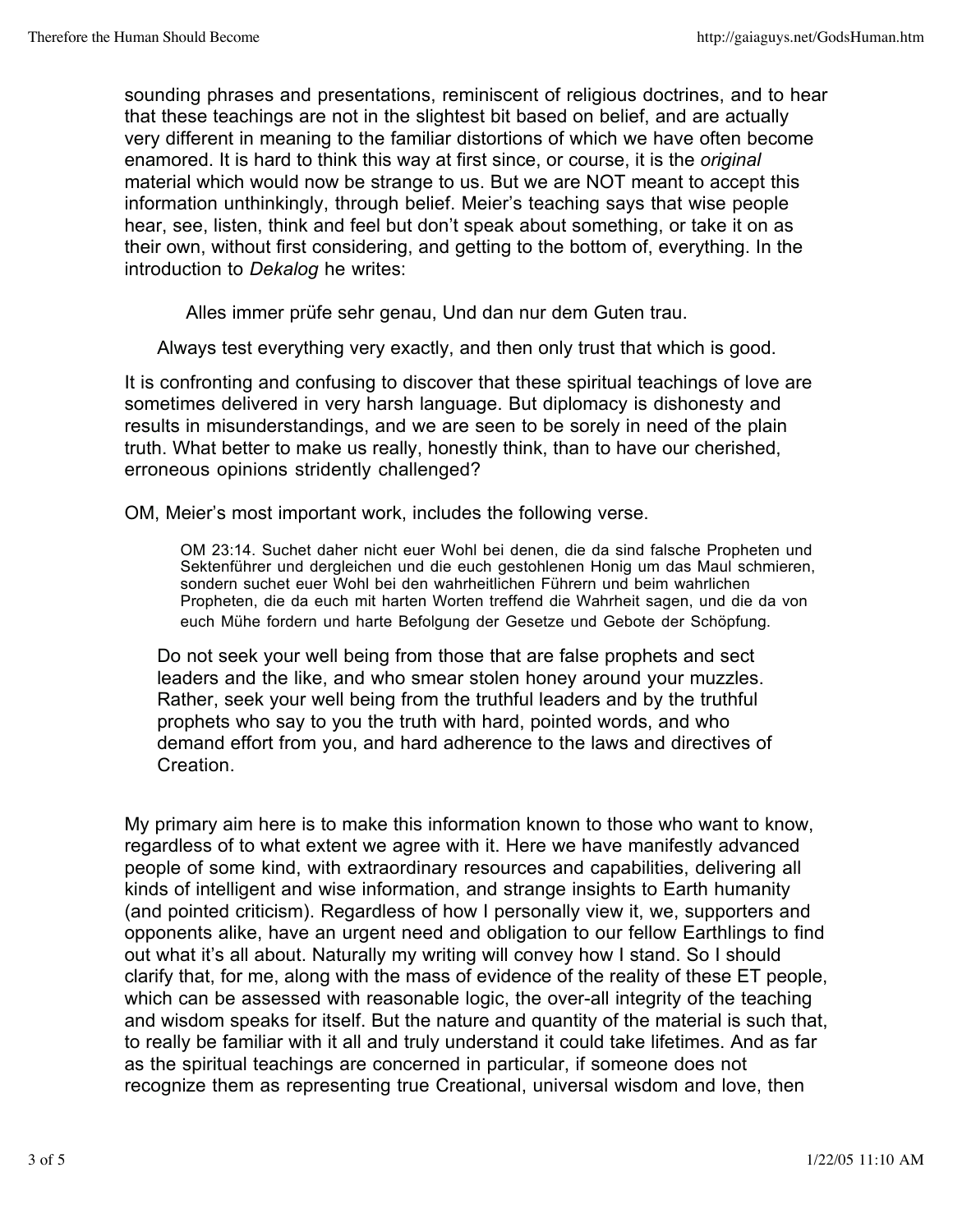arguments from me will not be persuasive.

Following is an explanation from Billy Meier regarding how he and FIGU regard themselves and their role with the dissemination of the teachings. (From the booklet, *An Interview With a UFO Contactee.*)

…We are not a religious nor a sectarian group, nor are we a political, military nor civil community group based upon any totalitarian and autocratic truth. Neither are we perfect in any way or all-knowing, and for this reason we cannot disseminate perfect teachings – many questions remain for which we have no answers. But we can disseminate the truth about the Creational-natural laws and directives with which we are familiar and for whose accuracy we can vouch. We state that it is the sole, pure truth for which everyone can search within and by themselves, in nature and one's surroundings everywhere, and that everyone can experience and see it, provided the person is willing to look for and retrieve it. To this end there exists no other truth than the one that actually exists. And this is the precise truth we advocate…

By reading the contact notes, (of conversations between Billy Meier and the Plejaren) we know that there have been errors and misunderstandings throughout the decades of the intense Plejaren involvement with Meier. But we also know that the Plejaren and Meier do not pretend to be perfect, or to be anything other than humans (albeit very advanced humans) still subject to limitations, who admit to, even advertise, their mistakes. We must learn through our own thinking and reasoning, and it is in this spirit that we present the following. (Below is the recommended reading order.)

## **2. OM – The Book of Books – The Book of Truth**

- **3. The Jschwjsch is Human**
- **4. True State of Earth Humanity**
- **5. The Creation Itself is Your Spirit**

We lovingly dedicate this work to Billy Eduard Albert Meier, The Prophet of the New Age.

Back to homepage